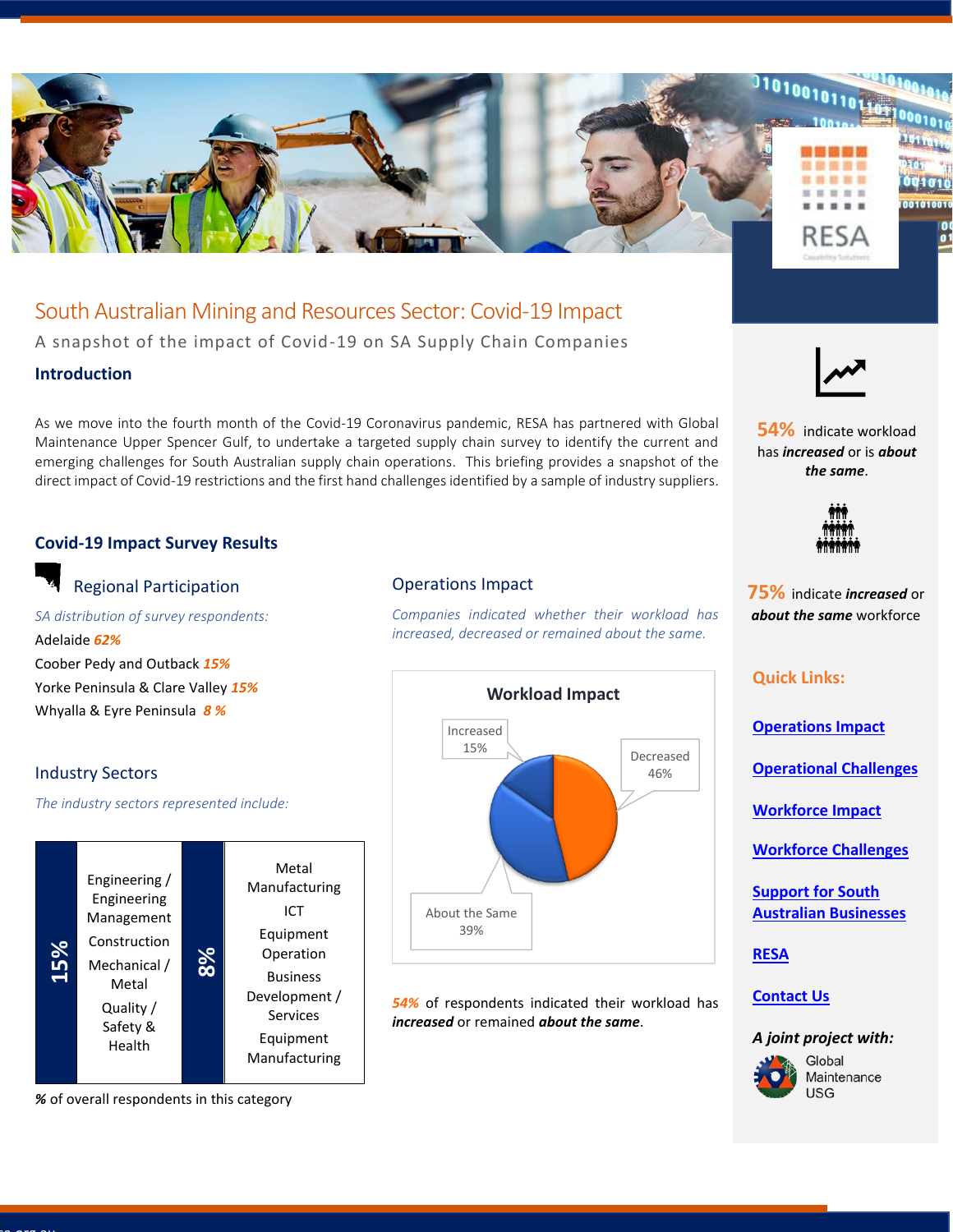#### *Increases* were mainly attributed to:

- $\triangleright$  Extensive work undertaken to diversify prior to Covid-19
- $\triangleright$  new (manufacturing and distribution) opportunities presented by Covid-19 response measures
- $\triangleright$  unscheduled site maintenance work
- $\triangleright$  ongoing refurbishment services (that also supplied work to other small businesses in associated industries)

*Decreases* in workload were attributed to:

- $\triangleright$  lost contracts as prospective clients delay or cancel work packages.
- $\triangleright$  decreased capital sales and service work
- $\triangleright$  decreased sales service and training activity.

Respondents also noted the impact of additional stress on staff resulting from:

- $\triangleright$  initial confusion when the pandemic began,
- $\triangleright$  transitioning to working from home arrangements
- $\triangleright$  the impact of restricted travel to clients.

### <span id="page-1-0"></span>Operational Challenges

#### Current

*Respondents highlighted the greatest challenges to their business resulting from the pandemic.*

The greatest challenges identified by more than one respondent were:



Individual companies also identified challenges associated with:

- $\triangleright$  Social distancing
- ➢ Decrease in workload
- $\triangleright$  Contacts working from home (difficult to contact)
- $\triangleright$  Closing deals (delays in commitment to future works).
- $\triangleright$  Establishing contact with potential clients.

#### Forecast

*The operations challenges identified by respondents as restrictions are lifted are:*



Delays in imports



Equipment and spares supply (including logistics)



Increased competition

*Respondents indicated that larger companies (not local) may seek to expand SA operations and compete for work opportunities, which will potentially push smaller businesses out of the market – this could have severe impacts for local employment.*



Delays in clients releasing and/or commencing work packages and investing in cap ex type projects



Access to site



Global trend - impact on local operations

*Respondents recognized that clients with global operations may be impacted by changes and tensions in international markets which will have flow on effects for local operations, resulting in a reduction and further delays in work opportunities.* 



Servicing accelerated work packages fast tracked by governments



Cost and availability of flights

*Respondents indicated there are staff ready and willing to work who normally FIFO to South Australia, but the lack of flights mean are unable to get to SA or they have to take 2-3 flights and overnight somewhere making the cost prohibitive.*



Impact of national IR debate

*Respondents expressed some uncertainly in relation to the ramifications of the recently announced industrial relations review.*



Cash flow issues within the operation and for clients.

<span id="page-1-1"></span>

Maintaining workflow capability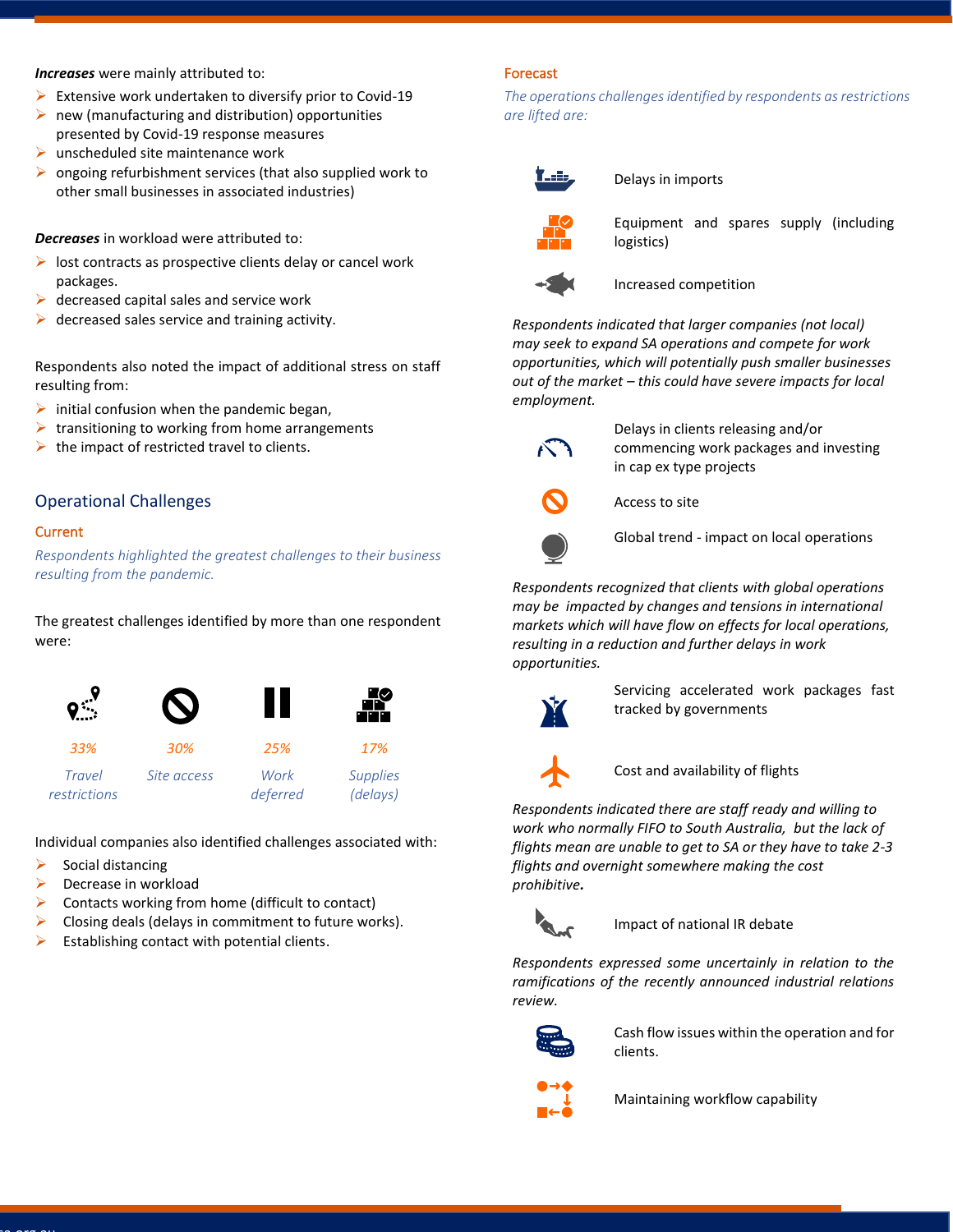# Workforce Impact

*Companies indicated whether their total workforce has increased, decreased or remained about the same.*



*25%* of respondents indicated a *decrease* in their workforce. This has included redundancies and, as an alternative to job losses, a reduction in staff hours.

*17%* of respondents indicated *increased workforce* in maintenance trades and health and safety roles.

### <span id="page-2-0"></span>Workforce Challenges

#### **Current**

*The current workforce challenges reported by respondents reflected people and operational concerns.*

The people centred concerns identified included:

- fears for personal/family safety
- $\triangleright$  mental health impact for vulnerable employees
- $\triangleright$  anxiety as job security is threatened
- inability to work due to government and client Covid-19 response measures restricting travel and site access
- ➢ maintaining engagement as meaningful work activity declines.

The operational workforce challenges identified included:

- ➢ maintaining a fully operational workforce able to mobilise at short notice following restrictions
- $\triangleright$  retaining workforce with reduced hours
- $\triangleright$  ensuring available workforce when there is currently no work to be done
- scheduling service work for field technicians amid restrictions
- $\triangleright$  inability to travel interstate.

*25%* of respondents did not identify any workforce challenges.

#### Forecast

*The workforce challenges forecast as restrictions are lifted reflected responses to reduced work activity and preparedness for increased activity.*

Forecast challenges *in response to reduced work activity*:

- $\triangleright$  reduced opportunities resulting from diminished sales, confidence and cashflow
- (defence) projects adversely affected by international border restrictions affecting supply chains
- ➢ employees seeking more secure opportunities.

Forecast challenges *in response to increased work activity*

- $\triangleright$  managing increased workloads
- $\triangleright$  uncertainty of timeframes for gearing up
- $\triangleright$  cost of / access to flights
- ➢ ongoing Covid-19 risk and response management
- ➢ uncertainty of ongoing *essential traveler* status for FIFO workforce.

*50%* of respondents were either *uncertain* of future challenges or did not report future challenges. There is uncertainty around the impact on clients and flow on affects of this in the supply chain.

#### Assistance Packages

*The assistance packages accessed by respondents were:*

Job Keeper *62%* Cash Flow Support *31%* Increased Instant Asset Write-off *31%* Backing Business Investment *15%* Apprentice Wage Subsidy *8%* Safe Work Australia Guidelines *8%*

*15%* of respondents were not sure of the suitability of assistance packages for their operation.

#### **Summary**

Key features of companies with sustained operations throughout the first stages of Covid-19 response have been:

- $\triangleright$  diversity in operations
- $\triangleright$  flexible work force responses and
- $\triangleright$  adaptability to capitalise on new opportunities.

Supply chain operations have demonstrated a commitment to human capital in recognizing the challenge and stress of uncertainty and work restrictions on their workforce.